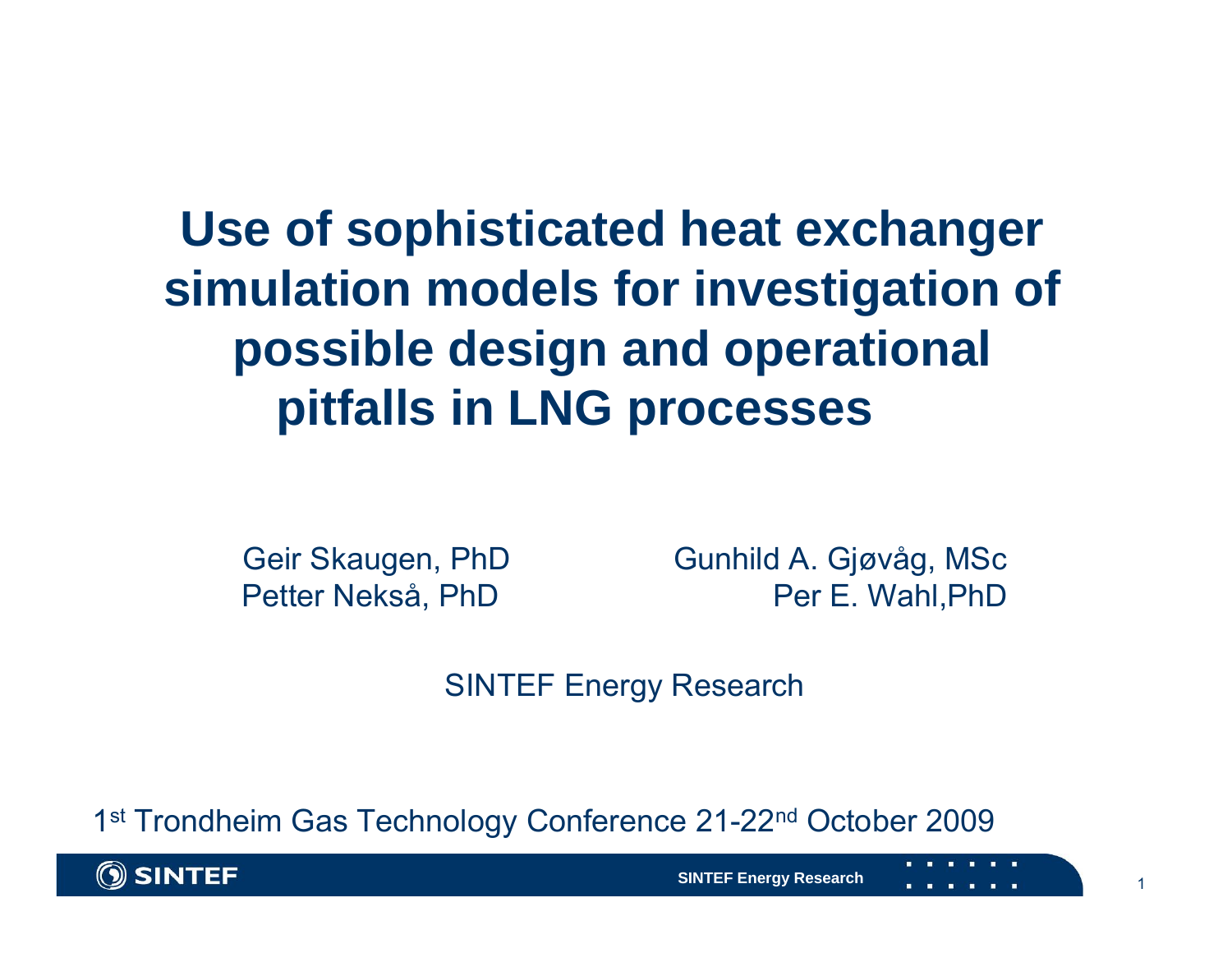### **Contents**

#### **Introduction**

- **Perocess optimisation and why detailed component models may be necessary**
- **I** Steady state instability
- П Example on "Ledinegg type" instability applied to heat exchangers

#### $\Box$ Case study:

**PRICO process for liquefaction of natural gas with the use of plate fin as main heat** exchanger

#### $\Box$ Tools for the job:

- Aspen Hysys + SQP routine for optimisation
- $\sim$ Detailed heat exchanger model
- HX model in a Pro/II simulation environment

#### $\Box$ Results:

- Optimised solution
- $\sim$ Validate solution against a heat exchanger design
- Validate heat exchanger design against process operability
- П **Conclusion**

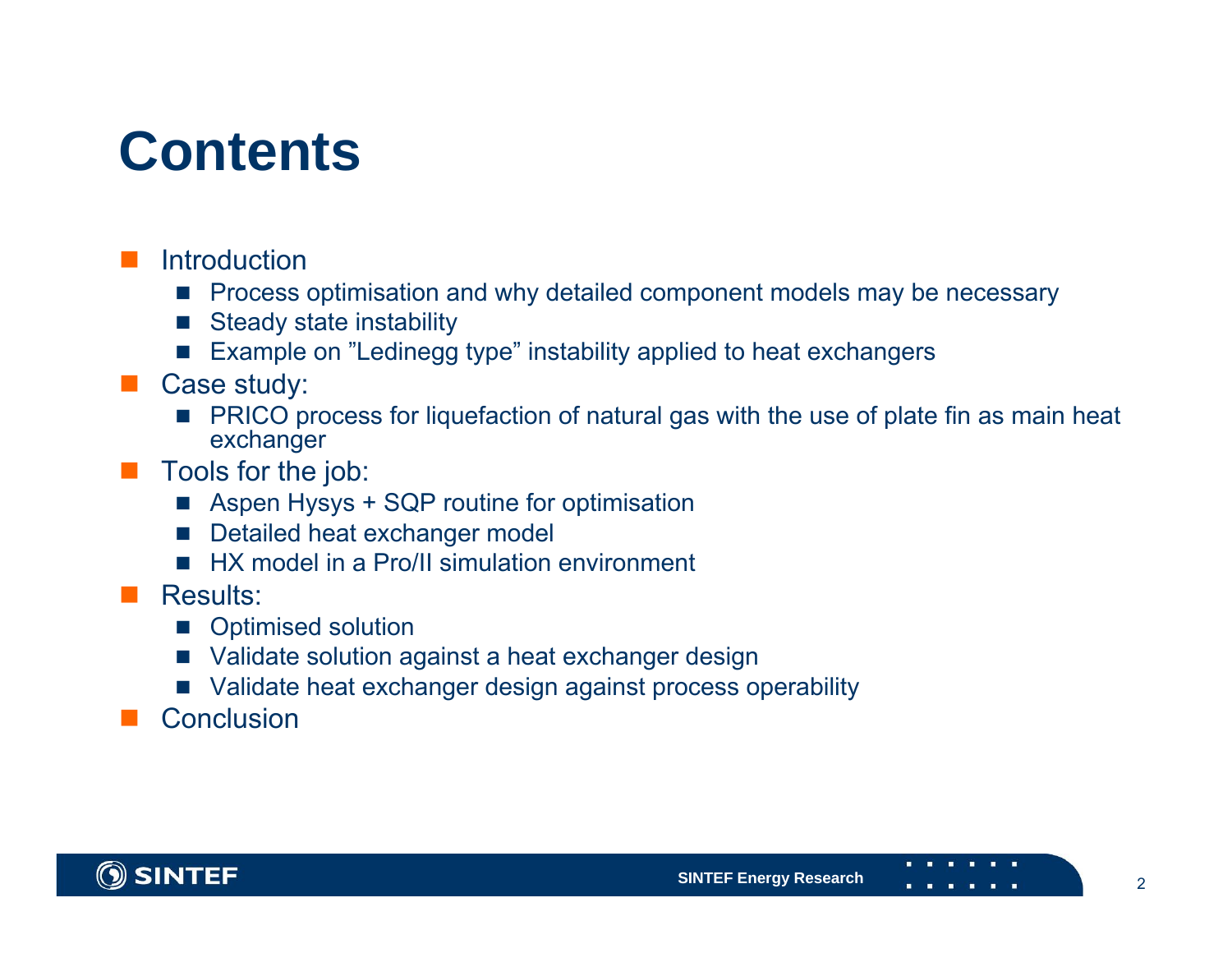### **Introduction – process optimisation**

■ Objective: Cooling and liquefaction of natural gas with use of minimum amount of energy.

- Heat exchanger representation in process simulation and optimisation are most often:
	- Black or grey boxes that provide the process input/output states
	- Some degree of "zone-analysis" in a simplified manner
	- F. Using lump, composite warm and cold streams

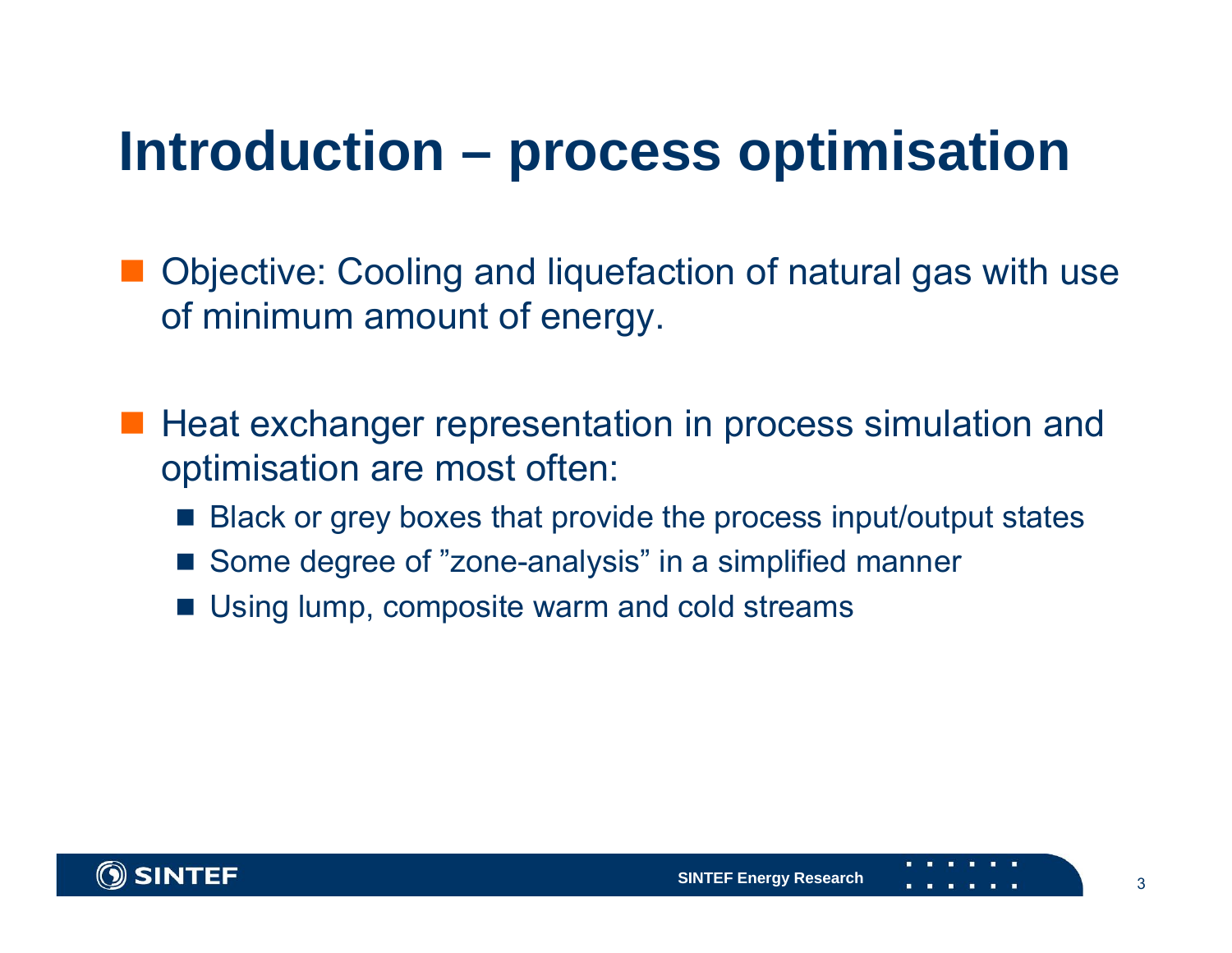#### **Process optimisation – use of detailed heat exchanger models**

- With a detailed heat exchanger model, a chosen design can be validated and the process operability can be investigated
- The heat exchanger model can be a stand-alone program or, preferably, integrated in a process simulator environment
- $\blacksquare$  The focus of this presentation is to investigate a heat exchanger design in terms of steady state instability, also referred to in literature as: Ledinegg type instability.

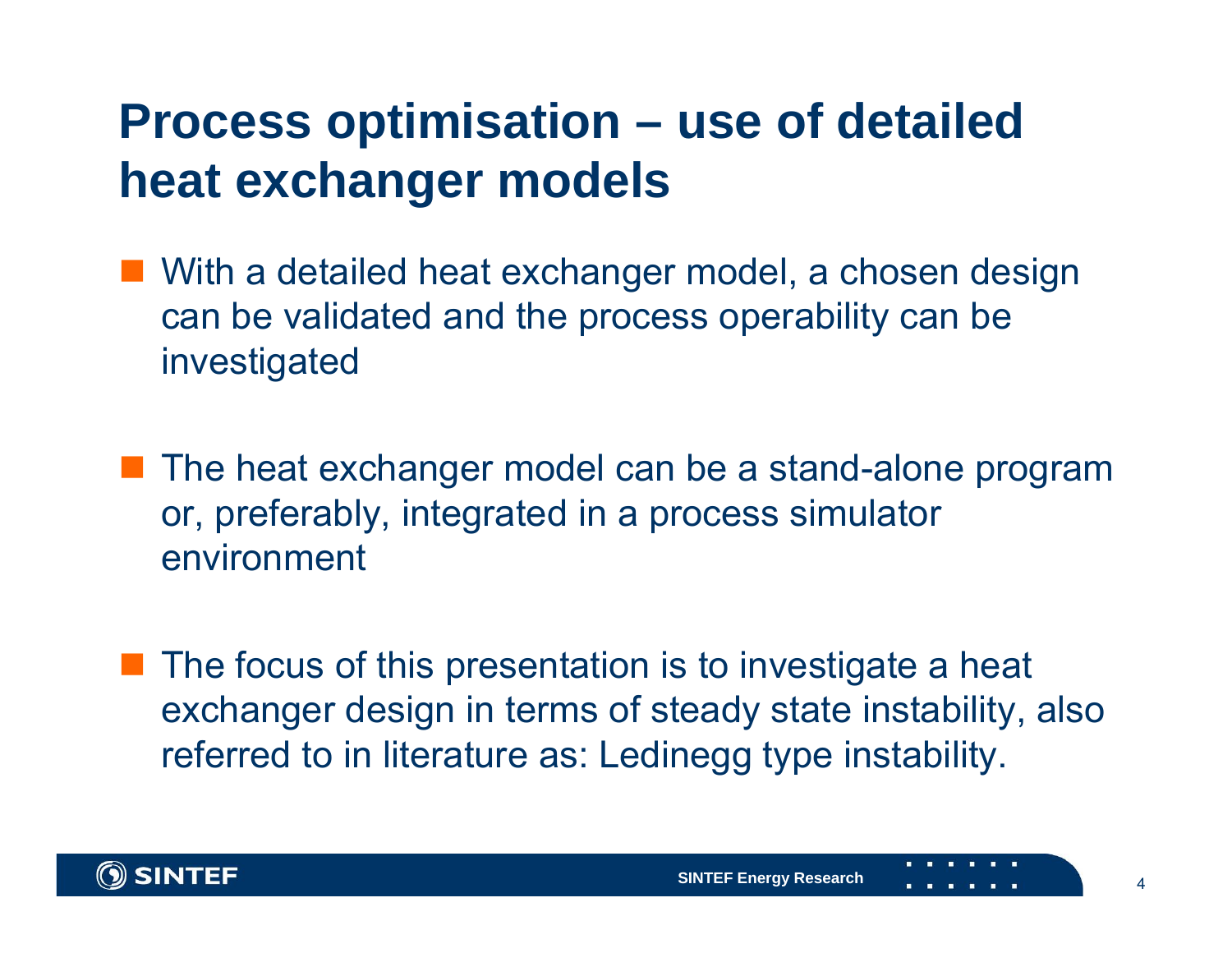# **Flow instabilities**



Source:"Review of research on flow instabilities in natural circulationboiling systems" by Prasad G et al, Progress in Nuclear Energy 49 (2007) 429-451

#### П Ledinegg instability in hydraulic system



 Ledinegg instability in heat exchanger system



Ref: Brutin and Tadrist: *Pressure drop and heat transfer analysis of flow boiling in a minichannel: influence of the inlet condition on two-phase flow stability*, Int. J.of Heat and Mass cTransfer 47(2004) 2365-2377

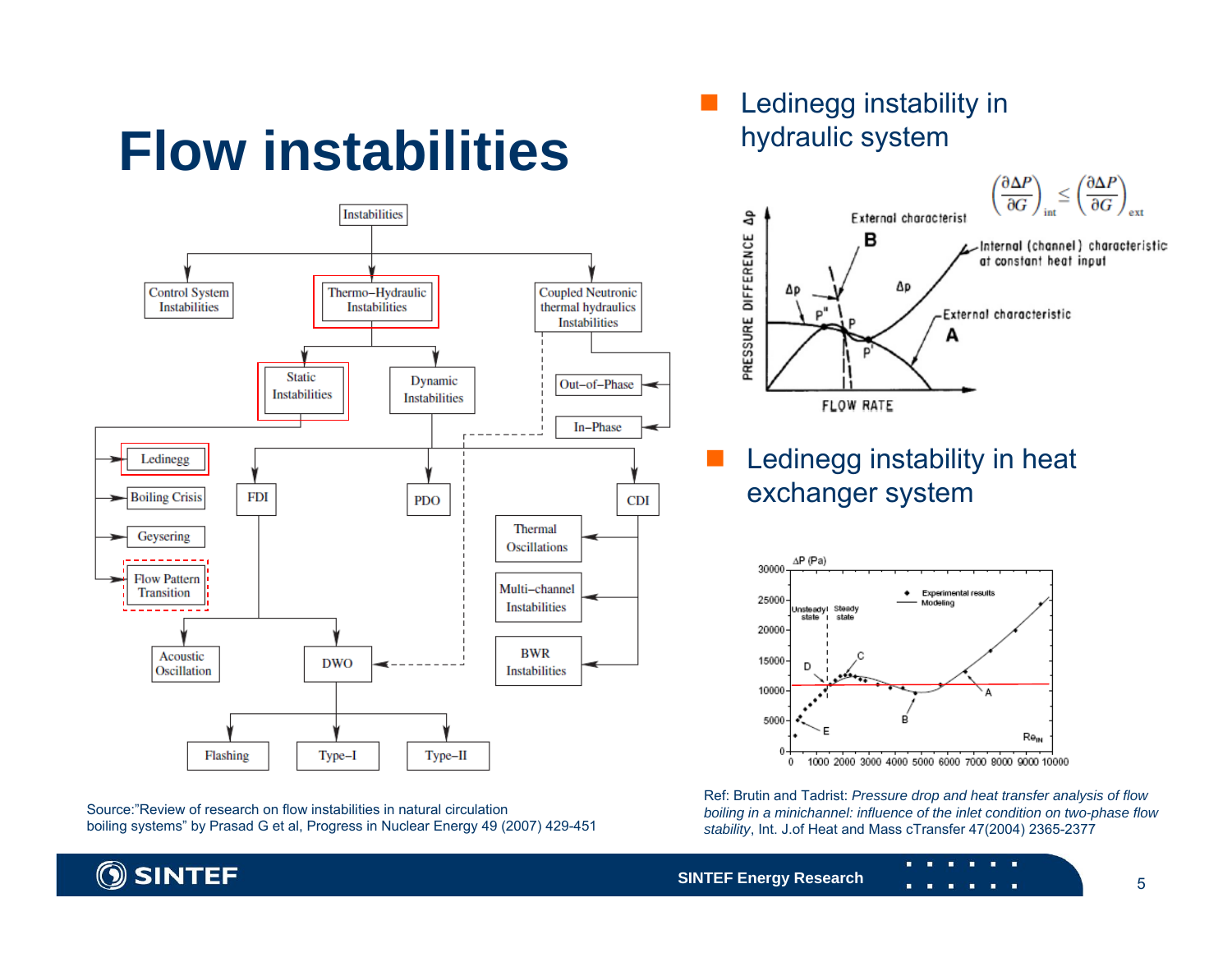### **Ledinegg instability in boiling services**

 An *N*-shape may occur in boiling  $\Box$ services if an increase in flow rate results in a decrease in pressure Counteracting effects: П Increase in flow -> higher L pressure drop Pressure drop **Decrease in average void** fraction -> lower pressure drop Combination: increased flow -> decrease in average void fraction may give an N-shape

N-shape for upward boiling in a heat exchanger



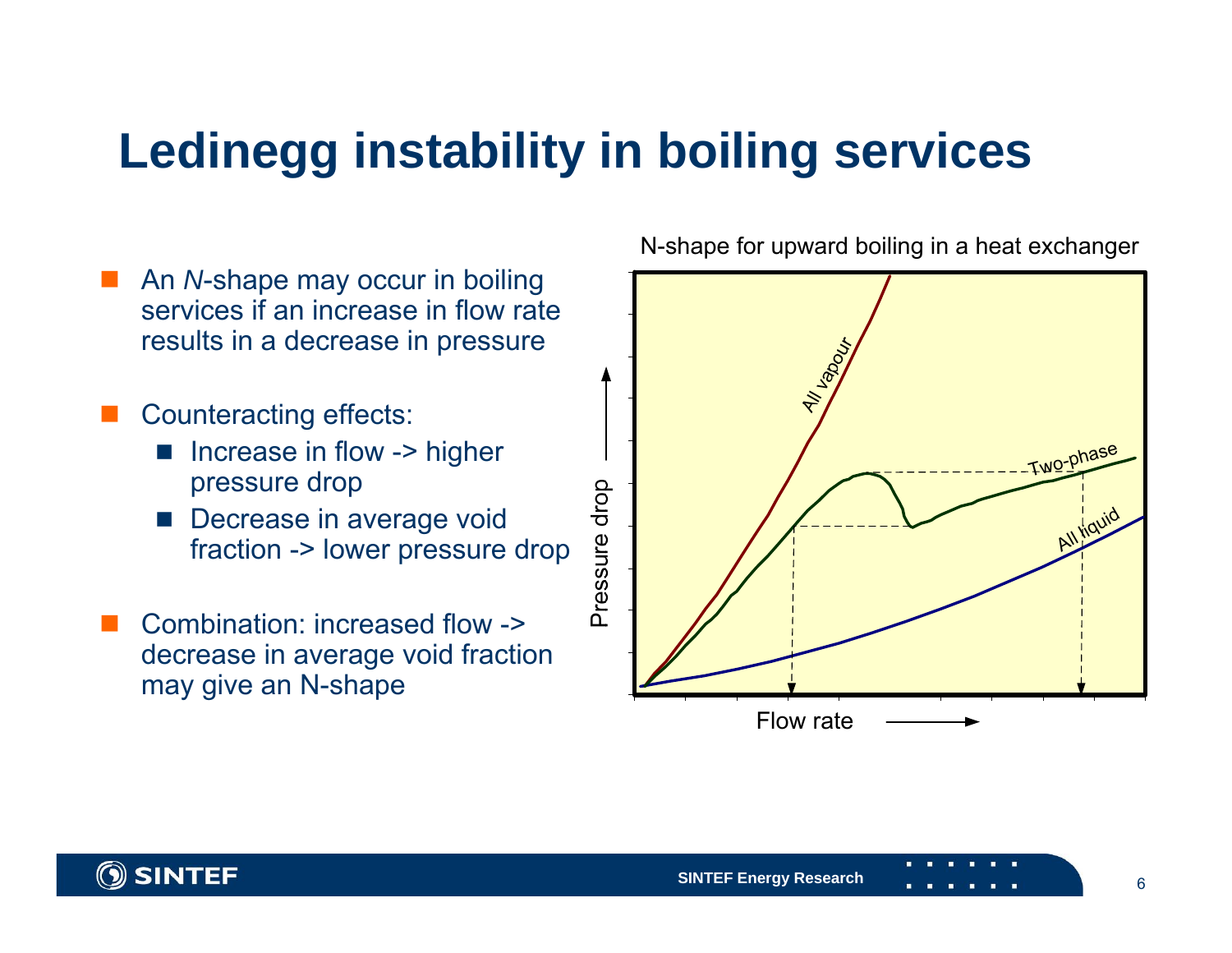### **Case: Optimised PRICO process for liquefaction of natural gas**



 Cooling and liquefaction of 1 kmole/s NG from 25 to  $-155^{\circ}$ C

 Optimisation of flow-rate, composition, and pressure levels to obtain minimum energy consumption with restrictions:

- r. 10 K superheat
- r. 1.2 K minimum temperature approach (MITA)

With specifications:

- ×. External cooling to 25°C
- **Composition and specification for the natural gas** from Jensen and Skogestad (2006)

Ref: Jensen, B.K and Skogestad S, *Optimal operation of a simple LNG process*, ADCHEM 2006

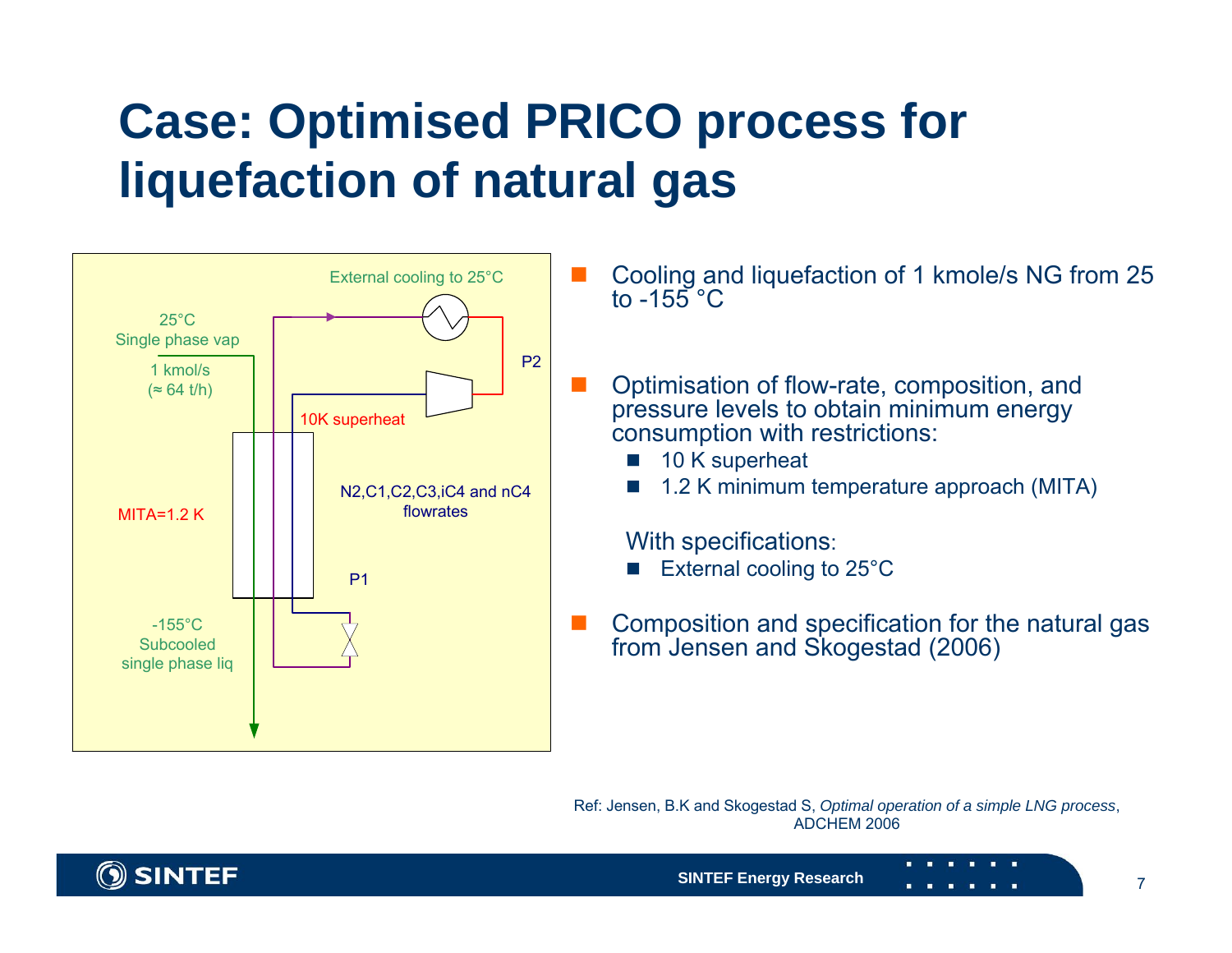# **Tools used in this analysis**

■ Aspen HYSYS® with a separate SQP routine for optimisation

- Sophisticated heat exchanger model – implemented in a process simulation environment
	- S-FIN for PFHE (in-house) similar to Aspen MUSE
	- F. The in-house model is available as dynamic link libraries for use in Pro/II by SIMSCI

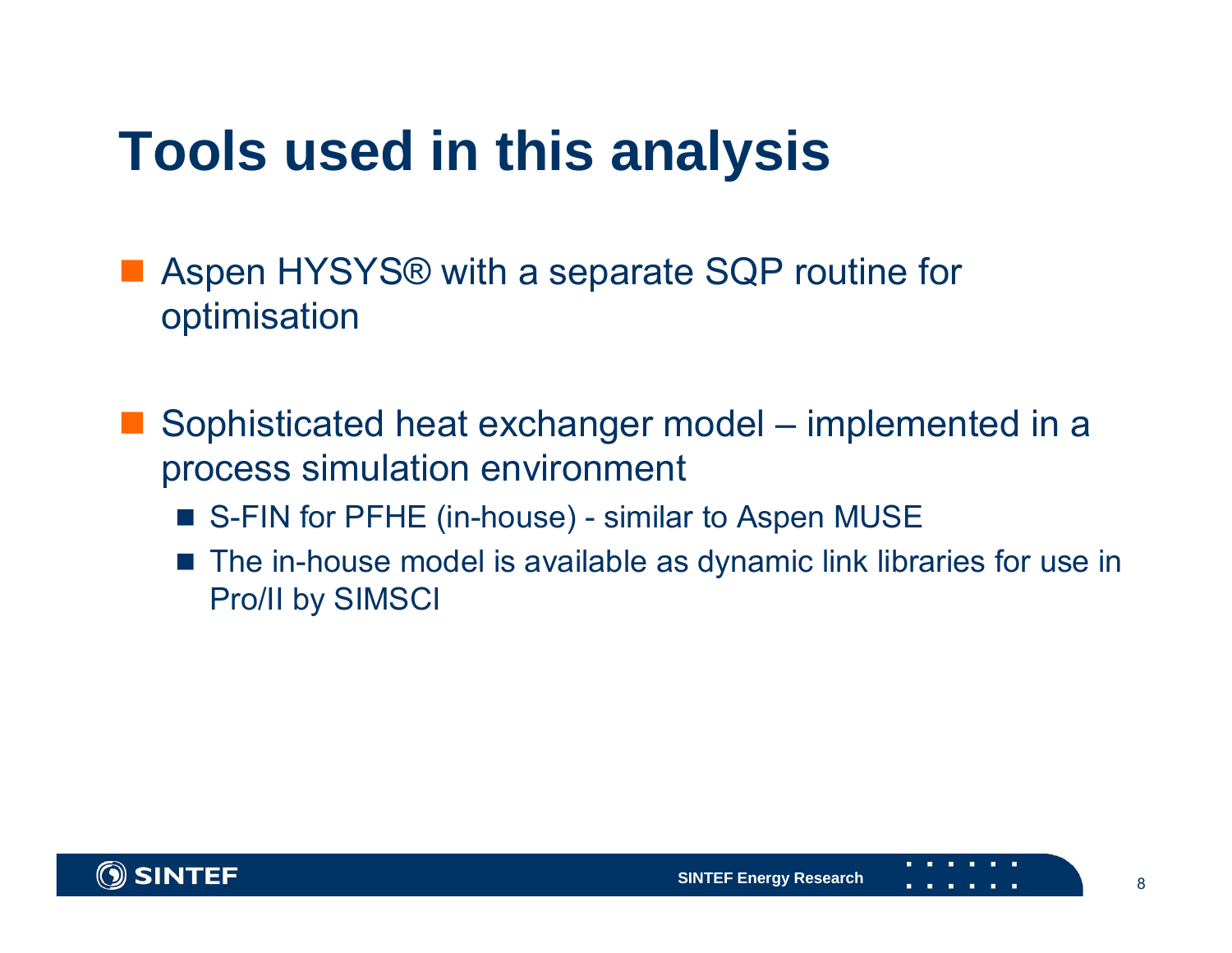# **Description of the S-FIN model**



Illustration of a Plate-fin Heat Exchanger from:A ChE's Guide to CHEs. Vishwas Wadekar, Chemical Engineering Progress, 12(2000)

- User defined geometry characterized by fin type and fin geometry
- Common wall temperature (on same height)
- Streams can have different active lengths, but limited to counter or parallel flow
- $\mathbb{R}^2$  Calculation of heat transfer and pressure drop locally for each stream
- Heat transfer calculations is limited to the core only

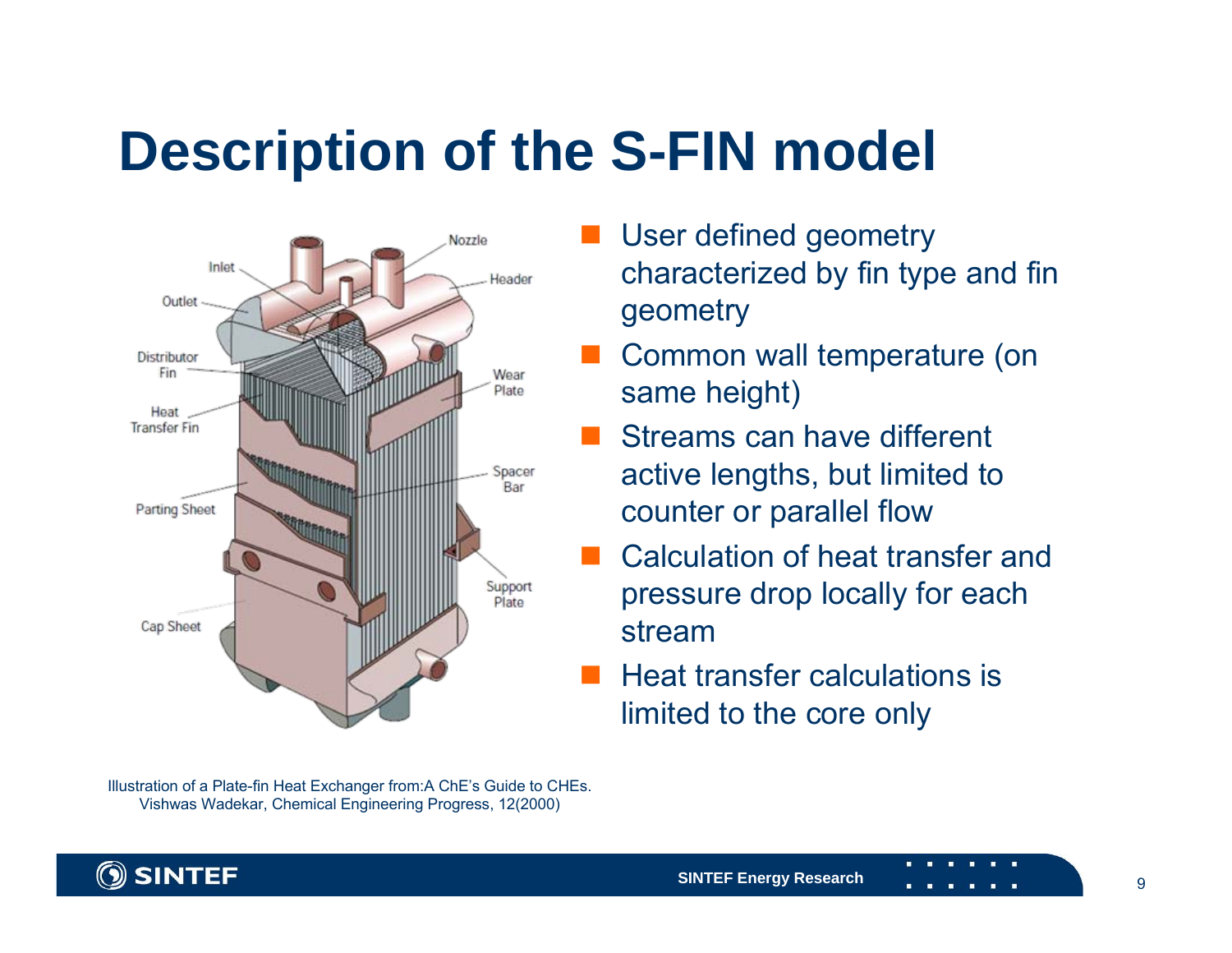# **Principle for analyses with S-FIN**



S-FIN can not simulate the Ledinegg instability conditions within one module

Two parallel modules are used

Variations of the split factor for flow between HX-A and HX-B

> The corresponding pressure drops are recorded

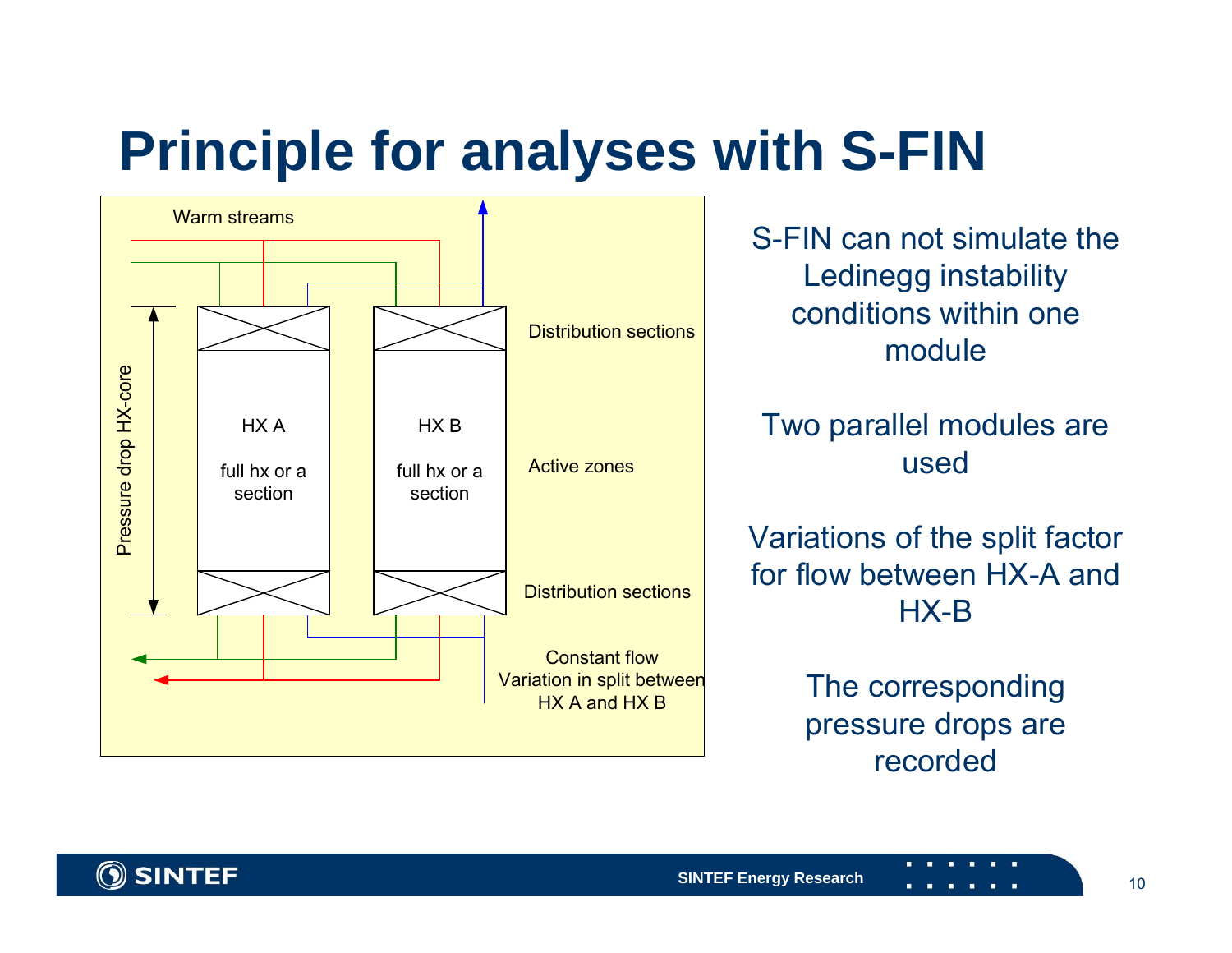# **Principles for Pro/II – S-FIN modelling**



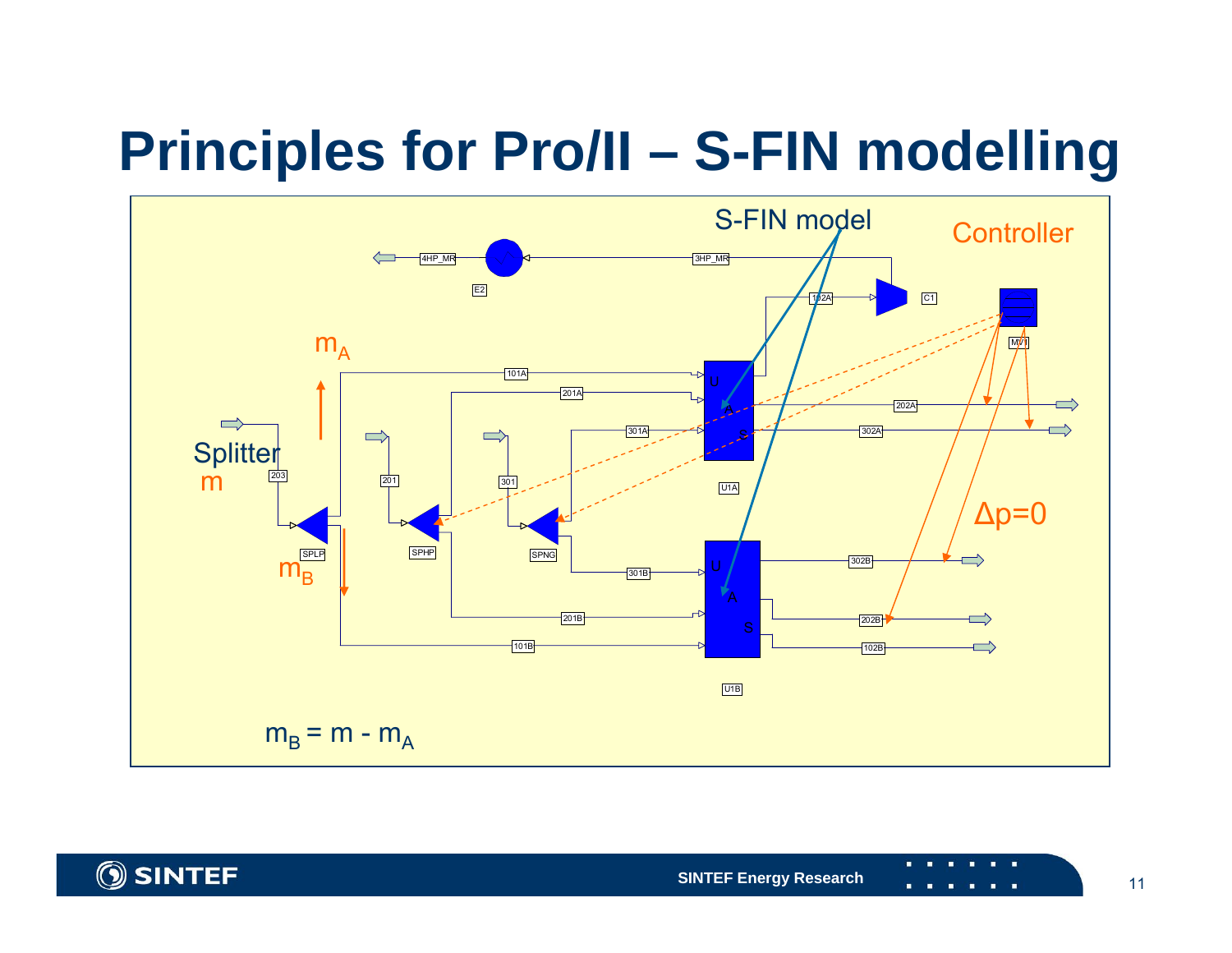#### **Heat exchanger analysis methodology**

- A: Optimised process parameters
	- energy consumption: XX kwh (/ kg LNG)
- B: Design a heat exchanger according to optimisation results – evaluate the design
	- may need to alter process parameters to avoid temperature crossings
	- energy consumption YY kwh / kg LNG
- C: Analyse chosen HX design in terms of operability
	- may need to alter hx and/or process design
	- energy consumption: ZZ kwh/ kg LNG

#### In most cases:  $ZZ > YY > XX$

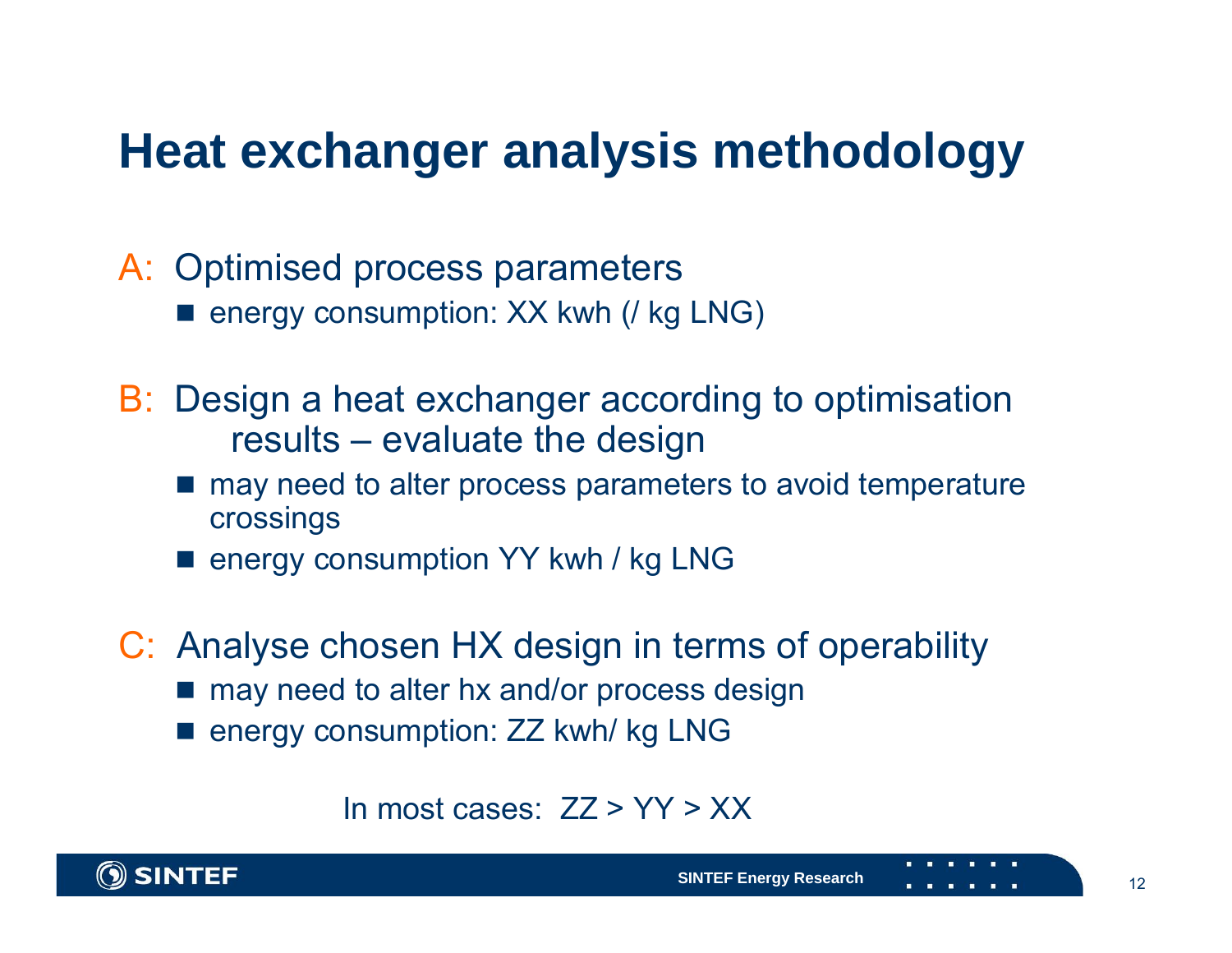# **A: Optimised process design:**

#### **Minimum temperature approach (MITA) = 1.2 and 10° superheat**



**LNG Heat Exchanger E1 Duty vs. Temperature**

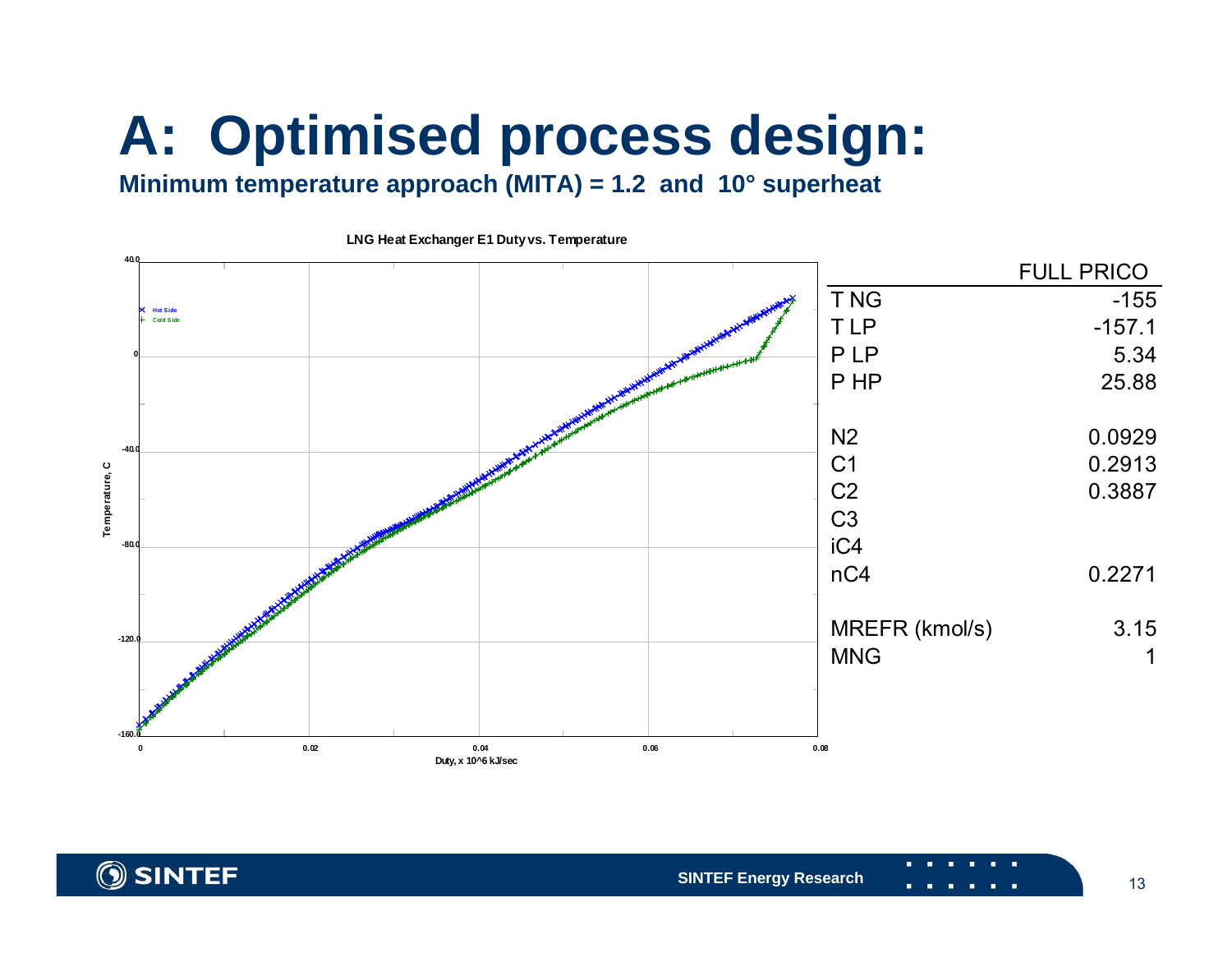### **B: Design a heat exchanger**

"A few" designs tested –

To avoid temperature crossings, a "long and narrow" design was required



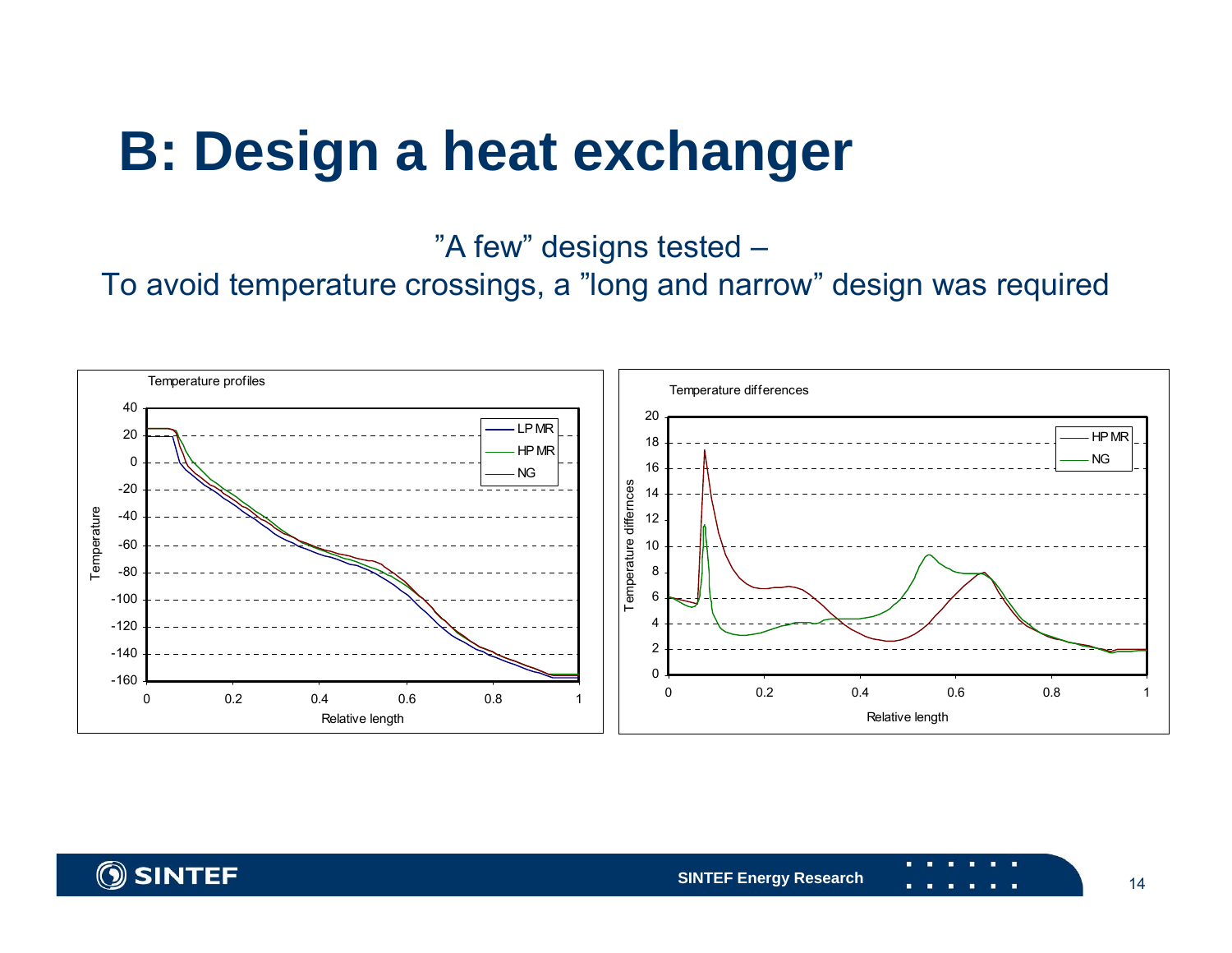# **C: Check for operability (N-shape)**



Assumption: Constant warm stream flow rates

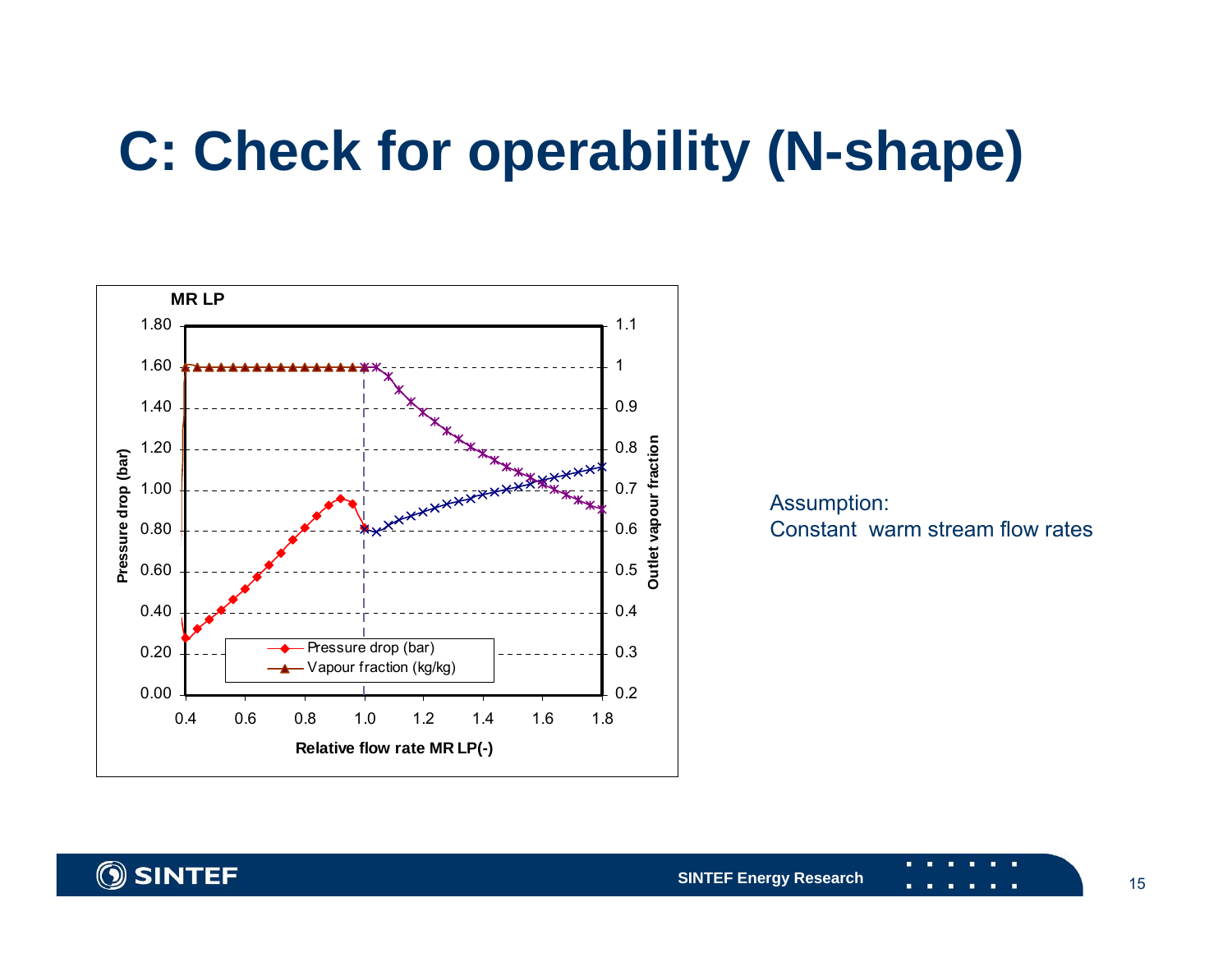# **Consequences of Ledinegg instability**

#### Equal cold stream pressure drop with flow-rate split 42/58



Under refrigerated: Too little refrigerant for current heat load Over refrigerated: Too much refrigerant for current heat load

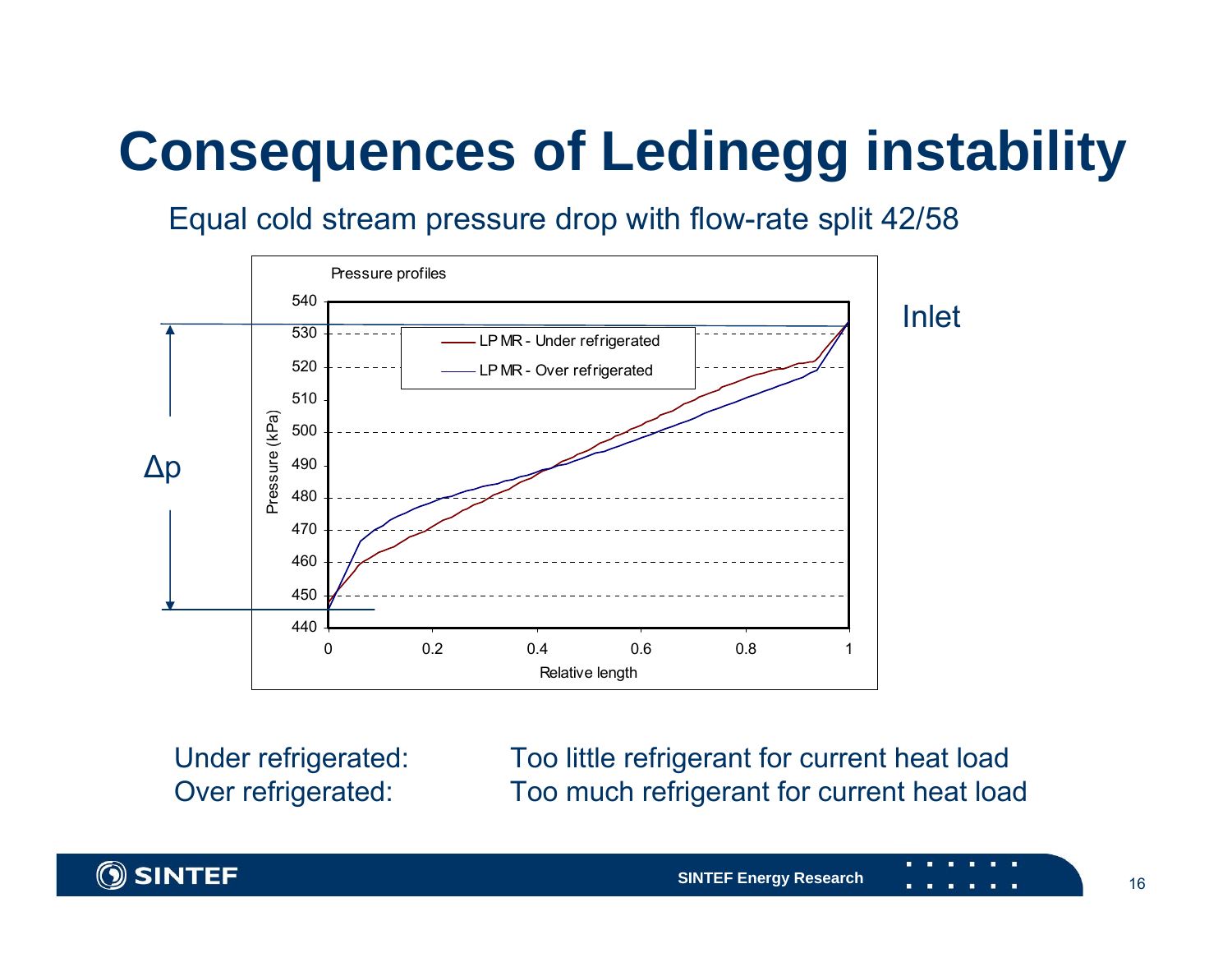# **Consequences of Ledinegg instability**

Equal cold stream pressure drop with flow-rate split 42/58



Individual temperature and vapour fraction profile

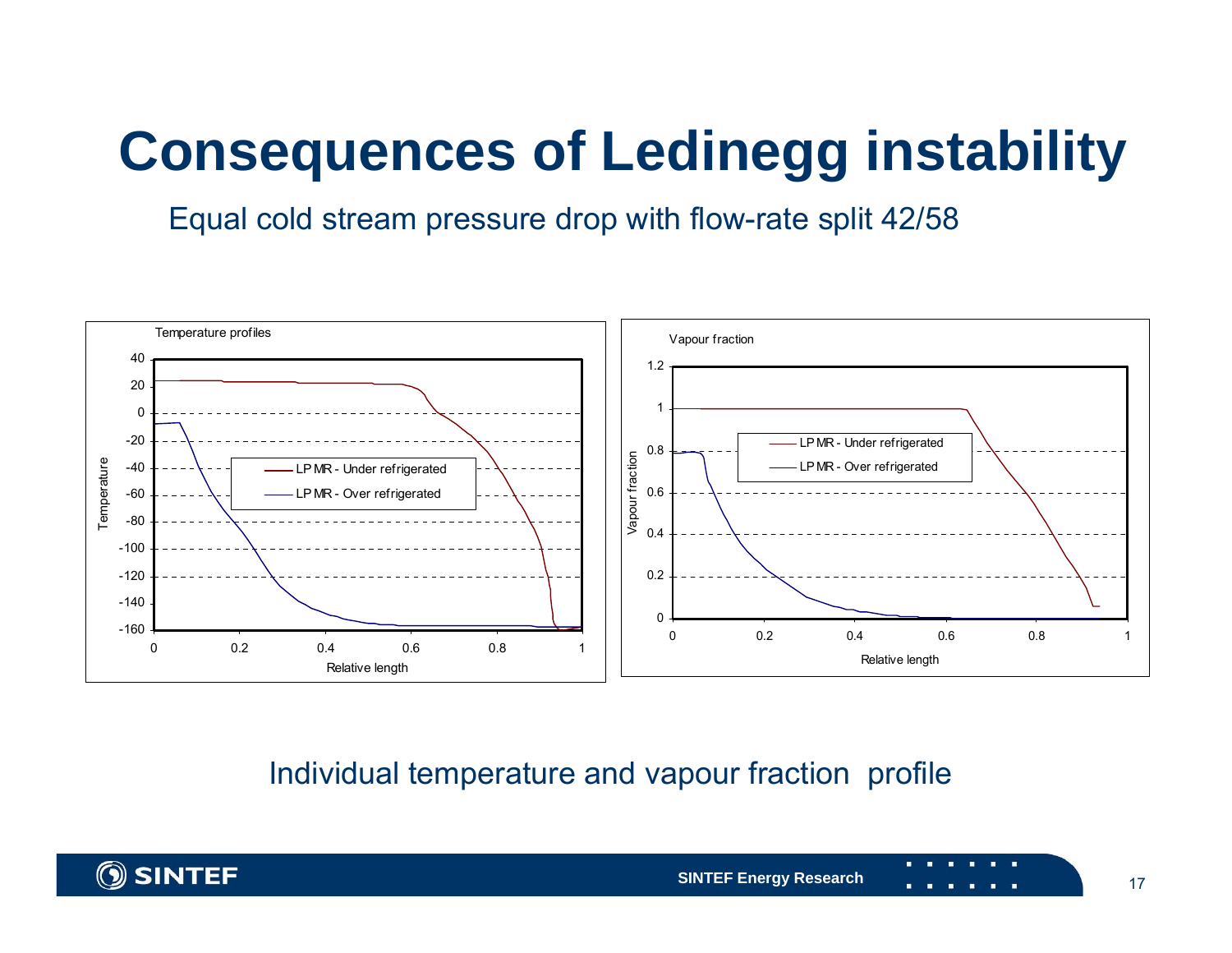### **Remedies for avoiding Ledinegg instabilities**

N-shape for upward boiling in a heat exchanger



 Move the operating point within the blue line.

#### $\mathcal{L}_{\mathcal{A}}$ Get rid of the *N*-shape

- -Modify HX design,
- - Reduce outlet resistance
- Increase inlet resistance
- -Avoid cold end pinch

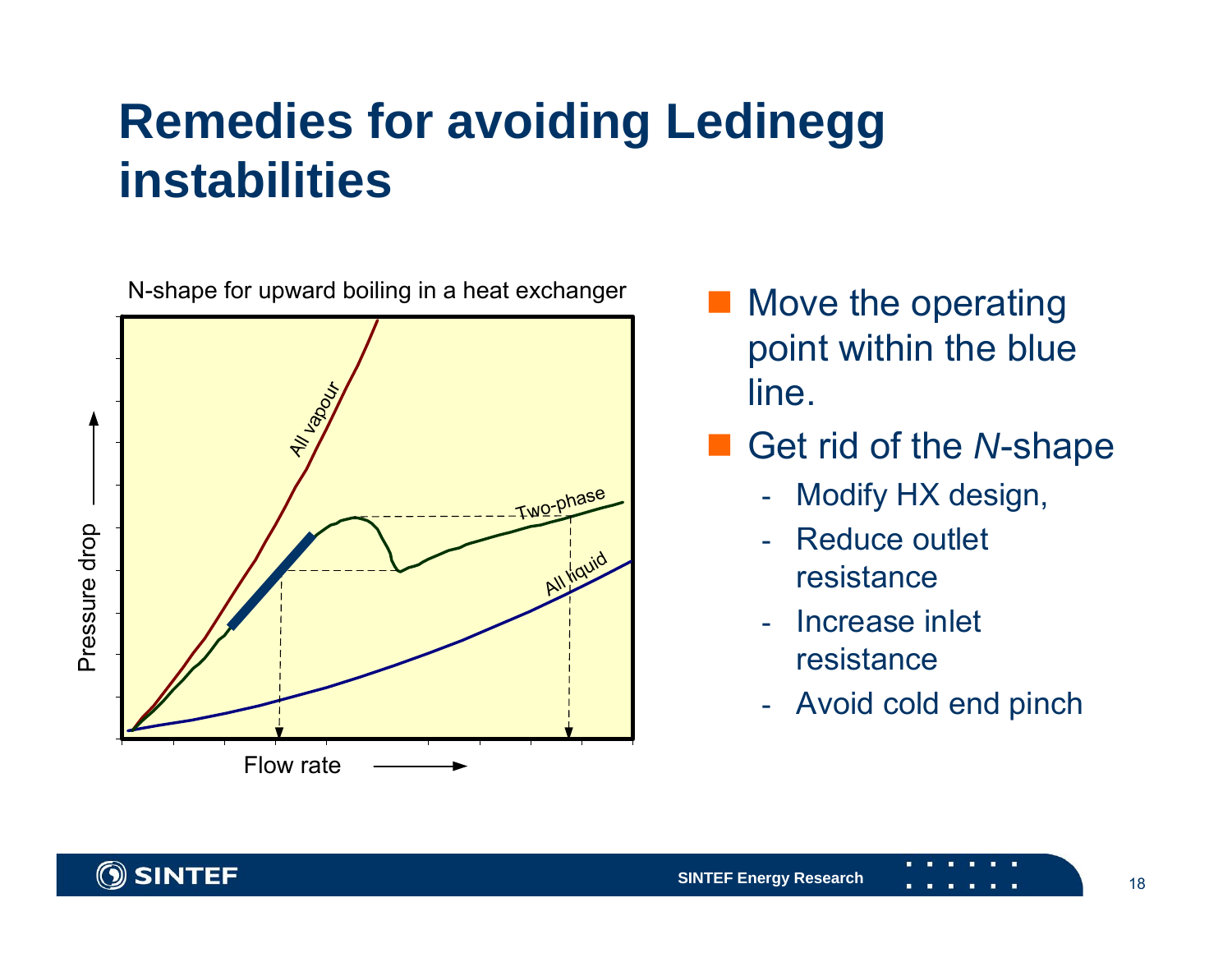## **Example on modified design**

■ Reduced heat flux for cold channels – increased surface while maintaining - or reducing the pressure drop...



|                            | HX 1  | HX 2  |
|----------------------------|-------|-------|
| Core volume (m3)           | 31.7  | 107.0 |
| Heat transfer surface (m2) | 26502 | 70255 |
| Average heat flux (W/m2)   | 2911  | 1073  |
| Mass flux (kg/m2 s)        | 62.7  | 19.4  |
| Design pressure drop (bar) | 0.82  | 0.17  |
|                            |       |       |
| N-shape                    |       |       |